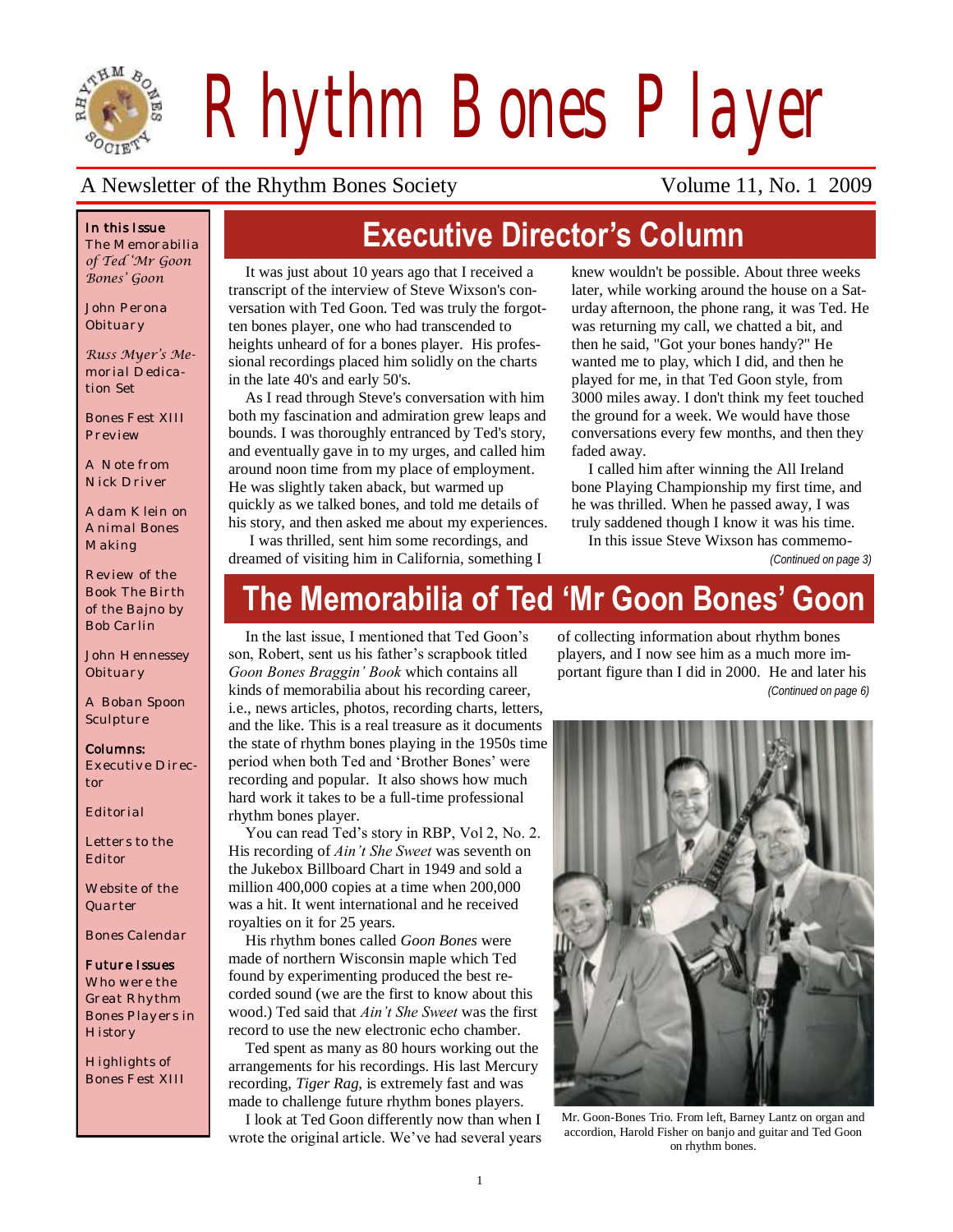#### **Editorial**

Randy Seppala called me with the news of John Perona's passing, and followed that with an obituary he asked me to email to all members. That is followed by the article on John in this newsletter. Many of us were touched by John's sweet personality and by his special way of playing ringing silver spoons in rhythm bones style. While I write this, I am listening to the Finnish CD reviewed in newsletter Vol 7, No 1. John is not on it, but it has John's apprentice, Randy, on rhythm bones. The accordion and bones remind me of John's playing, and in particular Track 9, *Yo Lintu,* a song he played bones along with in my home at Bones Fest IX. (I've got to stop now and get my bones out.)

The story on Ted 'Mr Goon-Bones' Goon beginning on Page 1 continues a story in newsletter Vol 2, No. 2. As I look at Ted's memorabilia, I now view him as one of the more important figures in rhythm bones history.

Those who attended Bones Fest V got to meet Nick Driver, another important rhythm bones player. He sends us a nice note.

Another historic rhythm bones player is Frank Brower, the first minstrel bones player. An article on Frank appeared in RBP, Vol 6, No 1, and here is more information in a review of a book by Bob Carlin.

Adam Klein shares his experience making real animal bones (see *Animal Rhythm Bones* in RBP Vol 10, No 1.)

My church choir director has finally accepted me as a musician, and I play rhythm bones on occasion to hymns and anthems. A few Sundays ago, we had an African version of *Alleluia* with a wood block line in the sheet music that I played with rhythm bones. It took a bit of practice to play what was written instead of playing by instinct. I need to try more of that.

### **Bones Calendar**

**Bones Fest XIII.** August 28-30, 2009, Louisville, KY. More details in this issue.

**NTCMA and Bones Contest**. August 31-September 6, 2009. This is one week after Bones Fest XIII.

## **Letters to the Editor**

Sad news. My lovely wife, Ethel, passed away suddenly last month. A great shock for all the family we have lost a gentle and kind lady. Kind regards to all. Tony Humphreys [From England and attended BFX.]

This is too weird--or is it really? I'm just starting to accept these things as the norm, and all the other stuff (what we hear daily on the news, for example) as delusional weirdness.

On Saturday, the day before Johnny Perona passed over to the jam session of the angels, I was working my parttime temp office job on Manhattan's East 42nd Street and perusing rhythm bones websites (tough day at work). I found the site that featured Johnny Perona, [playdembones.com,](http://www.playdembones.com) and remembered with great joy the time I met him at the Reston, VA bones fest (VIII) and his pal Randy Seppala. To this day I have a crisp, clear memory of those two playing these celestialsounding hammered-flat silver spoons and bones, one of the highlights of the fest for me. RIP, Johnny. *Greg Burrows*

Greetings from the not too distant past. Sorry that I have let life's practical realities keep me from much more important things like music and soul fulfillment! LOL!

Say, I just saw the Russ Myer's video and thoroughly enjoyed it. In fact, by the end of it I had dug out my far too dusty bones and was playing along with Russ in the closing segment. I hope that he appreciated my humble tribute and ability.

As a man with financial responsibilities, you will be much gladder to hear that it has stimulated me to renew my membership and throw myself on the mercy of the group for my temporary insanity.

Reality calls so gotta run. But, thanks for the video and thanks, God, for people like Russ.

All the best for continued success down there in Bonedom. *Bill Burdette*

#### *Rhythm Bones Player*

Rhythm Bones Society Volume 11, No. 1 Fourth Quarter 2009 ISSN: 1545-1380

**Editor** Steve Wixson wixson@chattanooga.net

**Executive Director** Stephen Brown Bones@crystal-mtn.com

**Web Site Coordinator** Jonathan Danforth webmaster@rhythmbones.com

**Board of Directors** Steve Brown, Executive Director Everett Cowett Jonathan Danforth Gil Hibben, Assistant Director Mel Mercier Jerry Mescher Steve Wixson, Secretary/Treasurer

 The Rhythm Bones Player is published quarterly by the Rhythm Bones Society. Nonmember subscriptions are \$10 for one year; RBS members receive the Player as part of their dues.

 The Rhythm Bones Player welcomes letters to the Editor and articles on any aspect of bones playing. All material submitted for consideration is subject to editing and condensation.

Rhythm Bones Central web site: rhythmbones.com

# **Websites of the Quarter**

From Mike Passerotti. There has been an explosion of videos posted of my favorite bones players! Here is one and you can find many more with the related videos links: You go Don!

[www.youtube.com/watch?v=k](http://www.youtube.com/watch?v=k-l7dBuOpUo)[l7dBuOpUo](http://www.youtube.com/watch?v=k-l7dBuOpUo)

Mike is designing wireless electric bones and posted his own Youtube video at: www.youtube.com/watch? v=txfOSIlopkk

From Michael Satterwhite. I found a video of a two-person bones impromptu jam it would be nice to share with members. It's titled "Dom Flemons and Rowan Corbett jam on bones." Dom Flemons from the Carolina Chocolate Drops and Rowan Corbett from Tinsmith met for the first time at the Folk Alliance artist showcase in Memphis, Tennessee.

www.youtube.com/watch? v=oLazWX8uxPU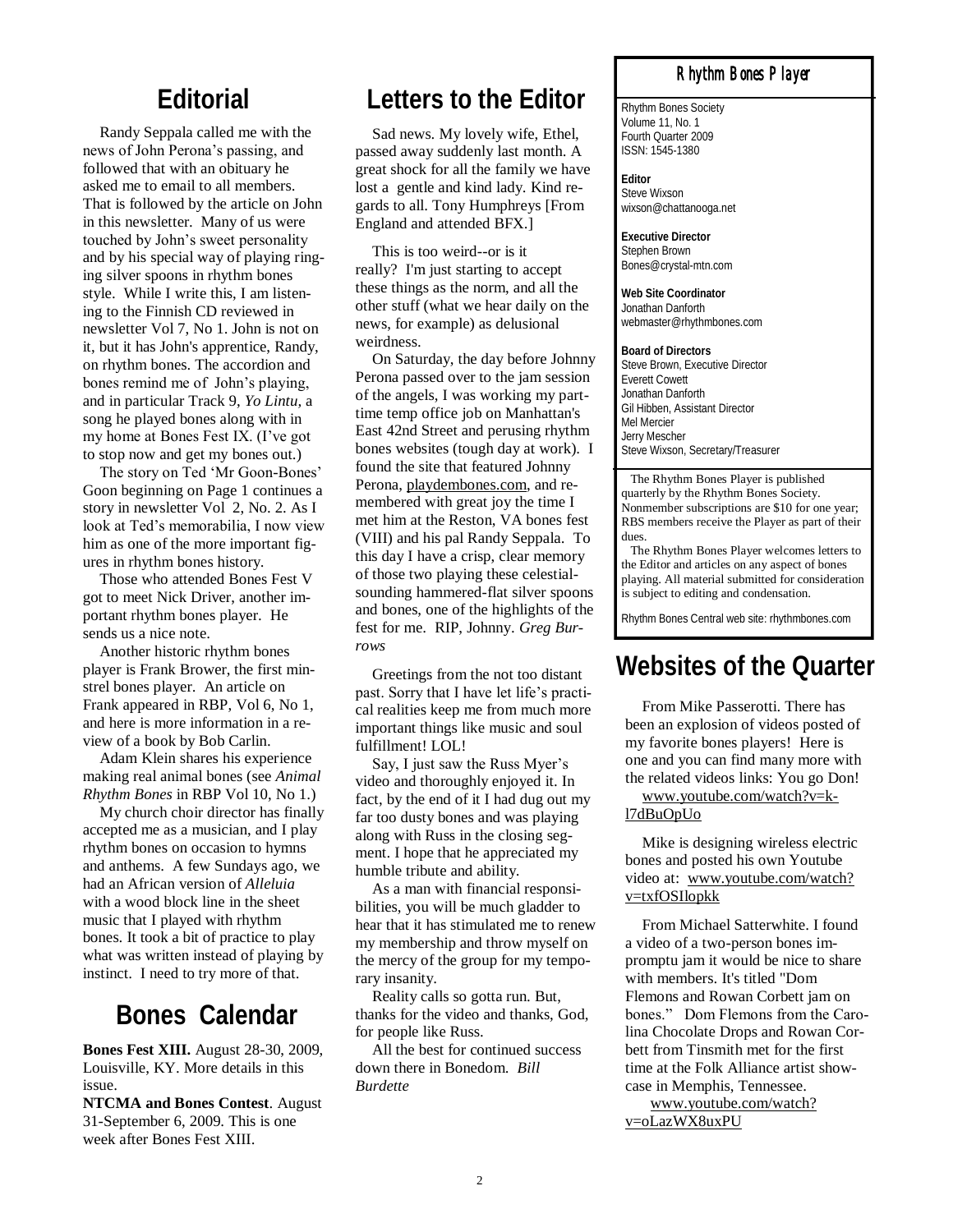#### *(Executive Director-Continued from page 1)*

rated Ted in a special way, and one that I think will help you all to feel as special about him as I do, and those of us privileged to have known him.

Also, this issue marks the passing of one of our true characters, Giovani "Johnny" Perona. I met Johnny for the first time in 2002, when we competed against each other at the Avoca Country Music Festival and Contests in Avoca, Iowa. He not only was a gentleman, he was a true artist, and I will remember his spoon playing, like angels, to the day I die. RIP Johnny.

And a final note, Steve Wixson is working hard on a number of projects to improve the web site and the position of bone playing in the world at large. I hope you will all respond as best you can when he sends out those emails requesting your opinion about bone playing and bone players. After all, he's doing it all for you. *Steve Brown*

### **Note from Nick Driver**

I made thousands of bones in my life time often at the peak 2 to 3 thousand a year in bone alone. I have no idea where they have all gone, but it's very rewarding to know that some at least are in the hands of serious players. I'm just amazed that an art that was almost dead on both sides of the pond has now been revived in so many places.

You in the States owe a great debt to the tireless crusading of Percy, I just feel that beyond the correspondence that Percy and I had in the dark days, I had the enormous pleasure of meeting with him on his visit to Eng-



Aubrey Driver on bones and Nick Driver on Bodhran.

land.

One of the things that people forget about the States, when there is often so much negativity going around is the real passion that some of you guys bring to something once you get your teeth into it. There is nothing like the Rhythm Bones Society outside of the States. Nothing that keeps alive and promotes this amazing little pocket instrument that has so much percussion versatility with so many kinds of music, lending that special, unique lift.

My visit to that Fest in New England was a truly memorable time in my life, not only the warm and genuine friendship but the amazing passion of experienced and novice players alike. What a true buzz that I took away with me.

If only I could have taken my father with me! Only today I was looking at some old pictures of him on the bones and me on the bodhran not long before he died, and it brought back some memories of him tossing them in the air as he played. I attach the picture for your interest. As I said, I hope make it back for a visit with some old friends and some playing one day.

Give my best to them all. *Nick Driver*

### **Adam Klein on Real Bones Making**

Here is my experience turning the ribs of dead bovines into playable percussion paraphernalia.

All the rib bones I have made have been from skeletons of cows I found in fields or on hikes. Farm country is a great place to look, and also range country out west. The cow dies, the vultures pick it clean and the sun bleaches the bones. No need to boil the marrow out or anything. Only drawback is you don't know how old the bones are. In any case I was able to make playable bones sets out of all but the last two cow rib pairs, if memory serves. They get smaller toward the back, but those are great for making kid bones.

My favorite part to use is very close to the spine, where the bones have a nice compound curve. I cut the two knobs off the end, about 2 inches

worth including the knobs, and then cut them again anywhere from 7 to 9 inches long, depending on the sound I want- -longer is deeper-- so that when I'm playing them the bones curve like reverse parentheses and also curve inward such that if you hold the palm of your hand straight out from the forearm the tips of the bones touch your wrist-- but we play bones with the hand flexed back, so the curved part follows the curve of the bottom or inside of your wrist while you're playing.

Depending on how wide the bones are, you can usually get another, straighter pair of bones from the next 7 to 9 inches. The limiting factor is how wide the marrow part is. You can't really make bones that will last and that are playable if the marrow is more than about 3 centimeters or 1.25 inches wide. (I'm talking width here, not thickness. 1 cm or 3/8 inch is the thickest a bone should generally be.) Because if you sand it or cut it to be a max of 3 cm wide to make it playable, you cut past where the outer rind of thick bone is and your finger will be resting on hard marrow bone lattice, which is uncomfortable and will lead to early breakage of the bone. But my favorite set of bone bones is actually two pair from just 2 ribs: I hold the spine-side piece stiff against the palm (the position near the thumb) and let the further out, flatter one swing free (near the pinkie). Those babies really sing.

I have also found that eventually the thinner or more weathered bones will start to crack and fall apart with play, and when this happens, or better yet BEFORE this happens, you can coat them with high-strength clear epoxy and then they'll last till the end of time as we know it.

I have several pairs for sale if anyone is desperate. They are all matched pairs, meaning in this case that they came from opposing ribs so they look like mirror images of each other, or close. Most of them are from the spine end of the rib. They can email me.

Cheers. *Adam Klein*, bones maker (among other pursuits that don't pay the bills either)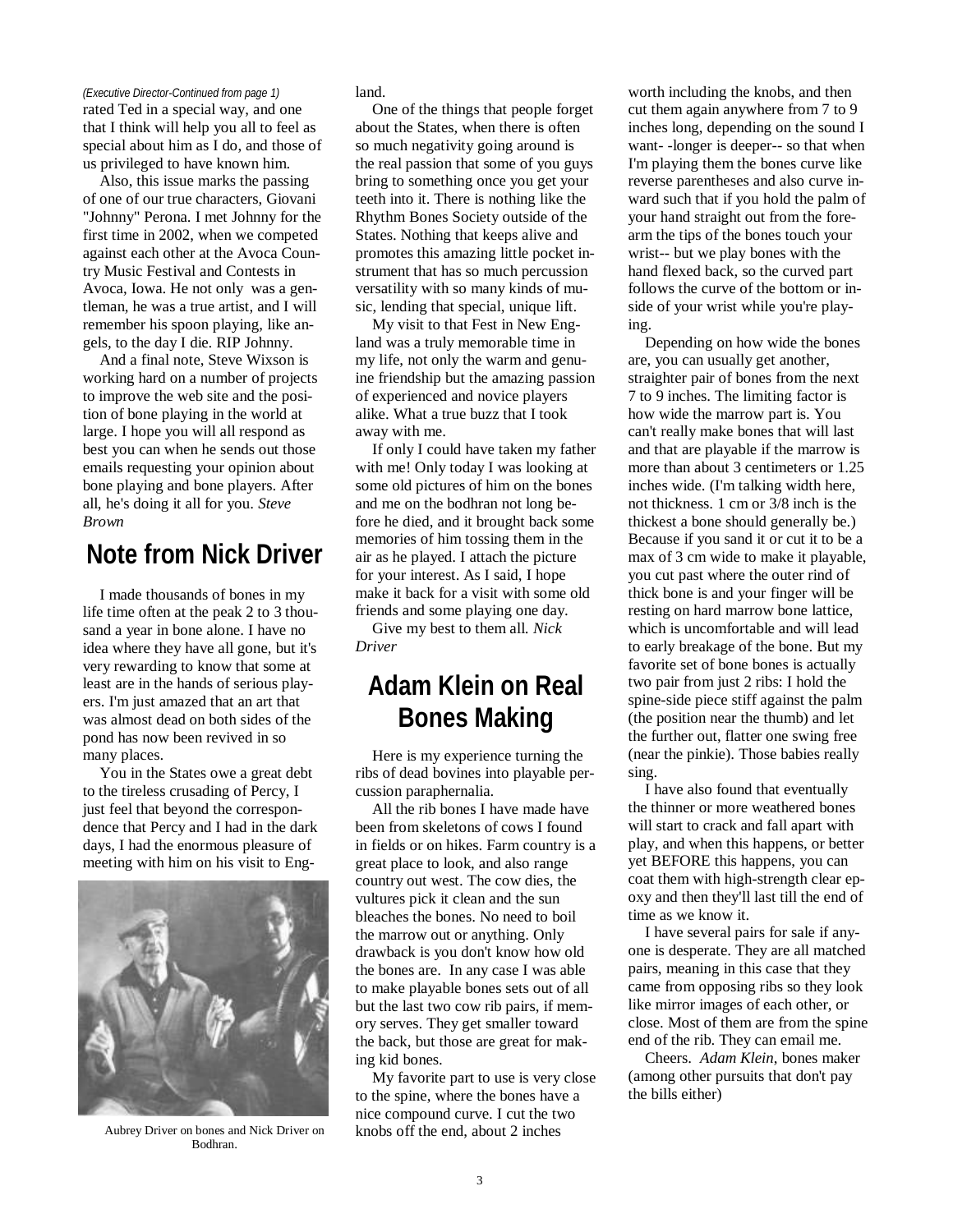### **John Perona Obituary**

Johnny B. Perona (Giovanni Batista Perona) passed from this life early Sunday morning February 1, 2009 at "Our Lady of Mercy Nursing and Rehab Facility" in Hubbell, Michigan where he had been a resident for the past 18 months. Born to Italian immigrant parents in the copper mining and cultural melting pot of Calumet, Michigan, Johnny was exposed to many cultures and their music which he had a very keen ear for.

He gave his first musical performance at the school Christmas program at the age of 12 on the accordion. He is regarded a virtuoso on the concertina, accordion, violin, mandolin and guitar, instruments on which he played old-time dance music for Italians, French, Finns, Slovenians and Croatians at local house parties, community dances, taverns and many music festivals for over 75 years. He has been referred to as a "one man Yooper (resident of Upper Michigan) multiethnic music festival" because he plays so many instruments in such a diversity of ethnic musical styles. But it is his mastery and performance on the rhythm bones and his own original spoons playing style that is most widely appreciated.

Johnny was introduced to the bones in 1948 while playing his concertina in a local tavern that an alcoholic bones and spoons player often frequented, playing to the music on the jukebox or to Johnny's concertina for drinks. He showed Johnny how to hold the bones but was reluctant to teach him too much, fearing competition. "You'll never learn I can see that right now" he told Johnny. Johnny became obsessed with the bones and learned to play them impeccably and also created his own unique "chiming" spoons playing style. Beginning in 2001, Johnny was awarded three apprenticeships teaching the bones and spoons by the Michigan Traditional Arts Apprenticeship Program through the Michigan State University Museum, which named him as a master folk musician. He was also honored with a Michigan Heritage Award in

2002 for his bones and spoons playing. On December 15, 2007 while playing at a Christmas party he was given an award honoring him for 75 years of performing live music in the Great Lakes Region by the Upper Peninsula Ethnic Music Alliance, which puts on the Annual Finnish Music Festival in the tiny village of Covington, Michigan. At the 10th Annual Finnish Music Festival on June 28, 2008, though he was bound to a wheelchair, Johnny showed his great stamina, playing his bones and spoons relentlessly for both days of the anniversary event.

We will miss our dear friend and fellow musician greatly. He has inspired and delighted so many people with his soft spoken nature, inventiveness, charismatic aura and authentic presentations. After a long illness may you finally rest in peace partner. *Randy Seppala* [randyplaydembones@](mailto:randyplaydembones@jamadots.com) [jamadots.com](mailto:randyplaydembones@jamadots.com)

Memorial contributions can be made in Johnny's honor to: 11th Annual Finnish Music Festival, c/o U.P.Ethnic Music Alliance, 26217 Korpi Road, Watton, Michigan 49970

[There are three photographs of John and Randy on Page 8. ]

### **Russ Myers' Memorial Dedication Set**

The dedication ceremony for the Russ Myers' Memorial at the Madison County, Virginia Historical Society is set for Sunday, June 28, at 2:00 PM.

Rhythm Bones Society members donated \$440 towards this memorial which consists of a video presenting Russ' life from a rhythm bones point of view and a combo TV/DVD player for the Historical Society.

Russ' band, the Possum Ridge String Band, will attend and perform. After the dedication, there will be a Mini-Bones Fest where rhythm bones players will play to this great string band and dedication attendees can enjoy rhythm bones played live.

If you plan to attend, email me for more details which at this time are not complete. The event is free to everyone. *Steve Wixson*

# **A Boban Spoon Sculpture**



I ran across this sculpture in a new museum on Bathhouse Row in Hot Springs, AK. The artist is Boban and the sculpture is titled *Horn Blower,* (c) 2009 Masterpiece Publishing Inc. Check out website masterpiecepublishing.com/Artists/Boban for other works. The sculpture is made almost entirely from spoons, and immediately reminded me of John Perona and his ringing silver spoons. *Steve Wixson*

# **John Hennessey Obituary**

John P. Hennessey's licks on the rhythm bones enlivened the popular Irish music sessions at Brighton's Green Briar pub for years. Mr. Hennessey, known to bandmates as Mr. Bones, died of heart failure April 6, 2008. He was 88.

"That was what he was living for those Monday nights," said one of his daughters, Erin Collings of Waltham. "I know he loved it."

He picked up the bones about 10 years ago and became something of a pub celebrity. He could play with a pair in each hand until an injury forced him to play a single pair.

Mr. Hennessey was the son of Irish immigrants from County Cork.

"He believed in Irish music, only Irish music," his daughter said. ―Everything else was just noise."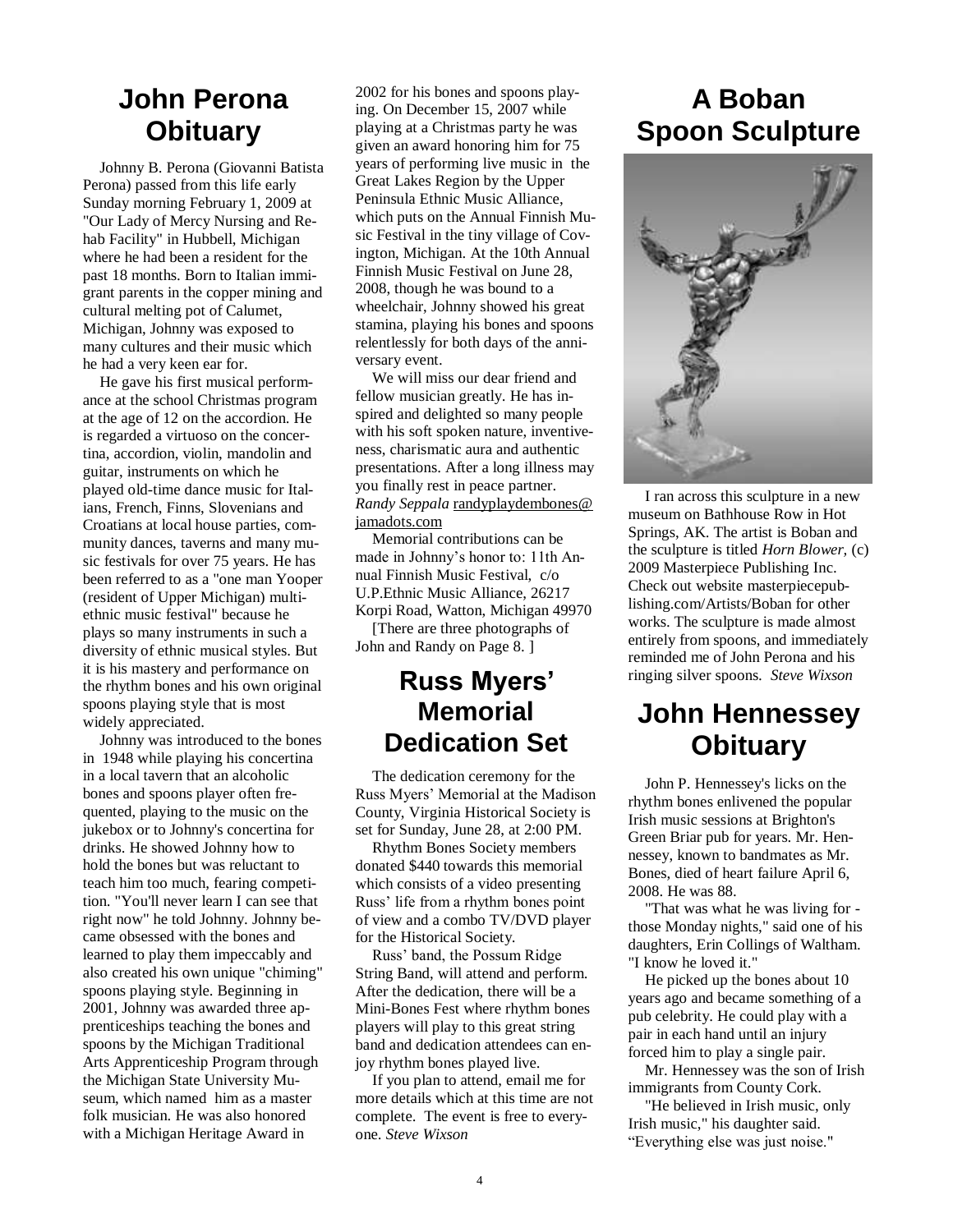### **Review of the Book**  *The Birth of the Banjo: Joel Walker Sweeney and Early Minstrelsy*  **by Bob Carlin**

I am proud of my article on Frank Brower, the first minstrel rhythm bones player. It appeared in Vol 6, No 1 of our newsletter and summarized considerable research.

My favorite part was one no one else had written about, and it graciously came from Bob Carlin, who at the time was researching this book on banjo player Joe Sweeney. Here it is reprinted again.

―But what shall [we] say of the castanet player? It is almost in vain to describe the manner in which Mr. Brower makes this [supply *sic*] the place of every other instrument necessary to complete a full band. Every limb, muscle, feature, and nerve is brought into operation while he is performing–sitting, lolling, standing, throwing out the arms, legs, head, and tongue, alternately, drawing up the extremities, tossing the arms about in every direction, at one time giving his neighbor's head a rapid succession of imaginary fatal [lumps/bumps], now commencing a serious attack upon his own breast, with an apparent view of quickening the flow of blood through the arteries, at another time measuring himself, with extraordinary determination and celerity, for a coat of unknown magnitude, and repeating similar movements over the head, under the legs, behind his back, and below the soles of his feet. While indulging in these fierce performances, the castanets, or rather a couple of rib bones, inserted between the fingers, sustain a continuous rattle in correct time with the melody." Liverpool Mail, May 27, 1843.

With a photograph of Frank Brower from the previously mentioned newsletter in mind, the antics of our own Spike Bones and this quote, one can almost picture Brower performing.

So why is this book relevant to us? Rhythm bones player Frank Brower and banjo player Joe Sweeney were friends and performed on and off together for several years. Carlin gives us a broader picture of Brower and of the background of 'blackface' minstrelsy that preceded the formation of the Virginia Minstrels with Brower as its rhythm bones player. While the main thrust of the book is Joe Sweeney as a banjo player who "introduced mainstream America to a music which had its roots in the transplanted black culture of southern slaves," there are plenty of interesting tidbits about Brower.

Carlin begins by tracing the African American roots of the banjo and origins of ‗blackface' minstrelsy. His chapter on the ‗Virginia Minstrels and the Dawn of the Minstrel Show' is the most complete I've seen, and includes biographies on each member. He then outlines minstrelsy and minstrel shows that followed after the Virginia Minstrels. And lots more on Sweeney.

The following are some Brower quotes, and in the book facts are meticulously referenced though the references are not included here.

From Page 41. "When the Birmingham's Theatre Royal reopened on September 23 [1943], Sweeney and Brower were back on the radar. From Monday, September 25, until Wednesday, October 4, "the Virginia Banjo and Bones" were a featured attraction. Their act combined elements of Sweeney's solo performances and the routines featured by Brower's former ensemble the Virginia Minstrels the previous spring."

From Page 42. "[In March 1844] Frank Brower rejoined Sweeney with his dancing and bones playing, drawing the comment that "But of all the amusements which the Amphitheatre now teems withal, commend us especially to the Nigger dance of Brower, accompanied by the banjo playing of Sweeney...Half-a-dozen encores… nightly inflict their pleasurable pains on Brower."

From Page 42. "After a spring tour with the reconstituted Virginia Minstrels in Ireland and Scotland, Brower and Sweeney returned once again to Liverpool, the city of their biggest success."

From Page 46. "[in May 1845] Sweeney accepted an engagement with the familiar confines of the circus with his old partner Francis Brower. Since the previous fall, when Frank Brower had been in New York City, the bones player had toured up and down the East Coast..."

From Page 55. "One of the major downfalls in the minstrel business was a performer's dependence on circus and theatre owners for employment….Regardless of whose idea it

was, using fiddle, banjo, tambourine and bones to present songs, dances, imitations and skits in a freestanding program revolutionized the blackface business."

From Page 55. "Brower, who performs upon a pair of Bone Castinets equal to the divine Fanny."

From Page 58. "The two other Virginia Minstrels, fiddler/banjoist Dan Emmett and bones player/singer/ dancer Frank Brower had met as performers in the Cincinnati Circus...Francis Marion Brower was hired to provide blackface entertainment as a singer, comedian and allaround performer."

From Page 59. "Mr. Ferguson will play upon the Banjo….Accompanied by Brower wid de Bones."

From Page 62.  $[1841]$  "For Sweeney's song "Old Tar River," Frank Brower joined Dan Emmett on the bones, an instrument which Frank had used as early as the previous fall."

From Page 74. "...and ex-Virginia Minstrel Frank Brower. This partnership continued until 1858, at which time George Christy reformed the Christy Minstrels."

From Page 69, a reviewer of his performance [as a Virginia Minstrel] in London "emphasized Brower's playing of the bones, a feature popular among English audiences, while suggesting that the dance numbers might well be eliminated."

From Page 93. "By 1851, Brower had resorted to playing clown rolls with Robinson & Eldred's New York City Circus."

Short Quotes. "Brower defined Bankruptcy Laws." "Brower gave his Locomotive Lecture." "Brower wrote songs such as 'Old Joe." "Old Dan Tucker, sung by Frank Brower."

There are extensive chapter notes, selected bibliographies and a good index. Published by McFarland & Company, Jefferson, North Carolina, 2007, 193 pages. Soft cover. ISBN13: 978-0 -7864-2874-8. Quoted text used with permission. The Rhythm Bones Society thanks Bob Carlin for sharing this information with our members.

Member Norm Conrad donated a copy of this book to the Rhythm Bones Society. Thanks also to Norm. *Steve Wixson*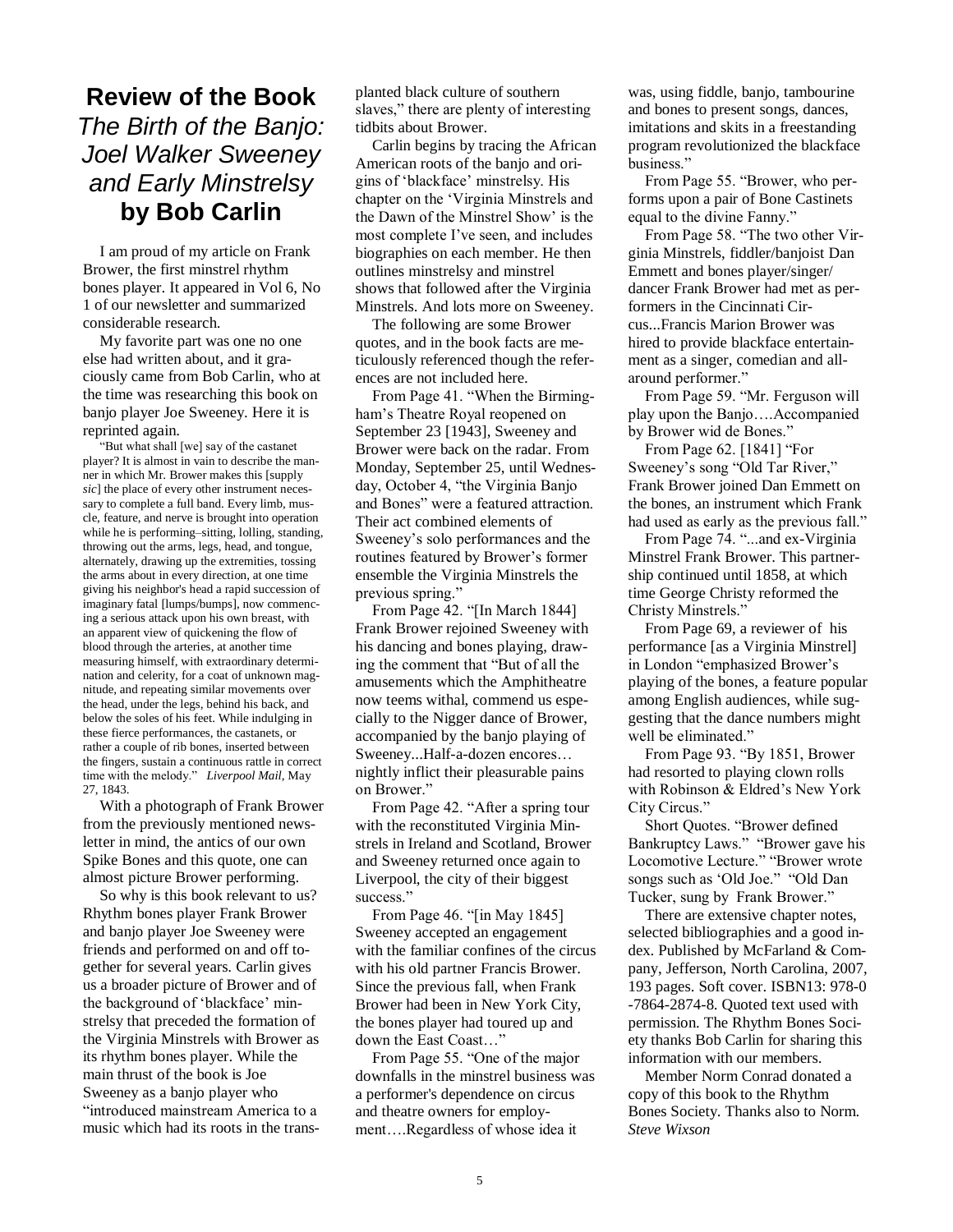### **BFXIII Preview** (*Led Goon—Continued from page 1)*<br>trio, shown in the photograph on Page

Linda and I are proud to host Bones Fest XIII. Thanks to a dear friend, Mike Carter, we were introduced to the Clifton Center and discovered it is a perfect place for the Fest.

The Clifton Center is an exquisitely restored 1930's performance and meeting complex located 2 miles east of downtown. It is an anchor piece for the Frankfort Avenue historic business district, encouraging vitality and welcoming groups of people from across the Greater Louisville area. It is bursting with restaurants and shops, all within walking distance of the Clifton Center. Visit: www.franfortave.com to view all of the restaurants and shopping in the area. Check out www.fatfridayhop.org/about.html for part of the Friday program.

The stage is better than can be imagined. The Eifler Theater has 366 plush seats on the main floor and 120 plush seats on balcony. The theatre is also equipped with a modern sound system and modern lighting.

We are planning to video this Fest for a DVD and this is the perfect opportunity for all of you bones players to be featured on the DVD. Steve Wixson will have more information on this project.

More information regarding our host hotel will be forthcoming as soon as we firm up a great location. *Gil and Linda Hibben*

# Bones Fest XIII **Louisville, KY**

Gil & Linda Hibben, Hosts

#### **August 28-30, 2009**

**Clifton Center www.cliftoncenter.org/about/**

#### **Special Event**

Professional recording of the Fest with the intent of producing a commercial Bones Fest Live CD/DVD

#### *(Ted Goon—Continued from page 1)*

1, had what appears to be the biggest catalog of recorded rhythm bones music of all time. He recorded at least 36 songs with a variety of performers whose instruments included piano, Hammond organ, harmonica, banjo, etc., and one vocal group.

The chart of top artists below tells

| POSETION | <b>ARTIST</b>                                                           |  | LABEL            |
|----------|-------------------------------------------------------------------------|--|------------------|
|          | Andrews Sisters<br><b>Mills Brothers</b>                                |  | Decea.           |
| 2. .     |                                                                         |  | Deces.           |
| з.       | Ink Spots                                                               |  | <b>Decea</b>     |
| 4.7      | Ella Fitzgerald<br>and Louis Jordan<br>Dinning Sisters<br>Ames Brathers |  | Decea            |
|          |                                                                         |  | Capitol<br>Coral |
|          |                                                                         |  |                  |
|          | Mr. Goon Bones<br>and Mr. Ford                                          |  | <i>Levsial</i>   |

Chart of top artists from Ted Goon's scrapbook.

us a lot. Not only did Ted rise to seventh on the list, but look at the company he is in. The chart probably dates to 1949, and likely reports on jukebox artists. Another chart had him twentieth overall.

The following article was found in Ted's scrapbook. It had no author or newspaper name, but appeared to be a local newspaper.

―Tuesday, January 30, 1950, Corona Del Mar, CA. Few of his neighbors are aware that Mr. Goon-Bones lives in Corona del Mar. In fact, even the name will mean nothing to a vast majority of people ... this despite Billboard magazine having recently rated his records as having been played more than any other (of the instrumentalists) throughout the nation for a year on the juke boxes.

"He might well be called the least known big name of the popular music world. Chances are very good, that you have heard the contagious toetapping rhythm that he creates with his "bones" if you have ever turned on the radio, watched television or listened to someone's choice of a juke box number.

'In a contest last week, disc jockey Hawthorne featured each day Mr. Goon-Bones' rendition of "Goofus." Red Barber, sports announcing for one of the big games, remarked how much

he enjoyed Mr. Bones and paused so that the listening audience could hear a portion of a number being played over the loudspeaker system.

―From a childhood pastime of playing with musical bones, Mr. Goon-Bones (real name is Ted J. Goon) has parlayed a hobby into an institution, Although: he was considering vaudeville in 1929, the stage business collapsed before he started. Consequently, he entered business instead.

**"***Entertains Patients*. Hospitalized in 1944, Ted was once again drawn to his hobby. Encouraged by his fellow bed. patients when he entertained them, he set about to work out a modern technique of the old minstrel art. He and his wife experimented with hundreds of materials for an improved "bone." Using woods from all over the world, ivories and ebonies, all of which were coated with various substances, each was electronically tested. Finally, an American wood was selected which they specially treated.

―Ted's first recording "Ain't She Sweet" in 1949 was responsible for the revival of this old favorite and sold nearly a million platters. Since this recording, Mr. Goon·Bones has recorded, eight numbers, two of which he wrote with Barny Lantz of Santa Ana.

―Ted is neither a musician nor a professional recording artist. He says that he has merely taken a short leave of absence from his insurance business and expects to return to the field shortly.

**"***Inspired by Trains*. Listening to the plaintive sounds of the freight winding up way through the rolling hills down to Capistrano gave him the idea of writing "Fast Freight Blues," a highly successful record used by numerous disc jockeys throughout the country as signature music for their programs.

While waiting at a crossing in Santa Ana, he got the inspiration for "Diesel Drag," a number which begins with the actual recording of a diesel engine starting at the Santa Ana Station.

"He is a soft-spoken man who lives quietly with his wife, son and daughter, going about Corona del Mar as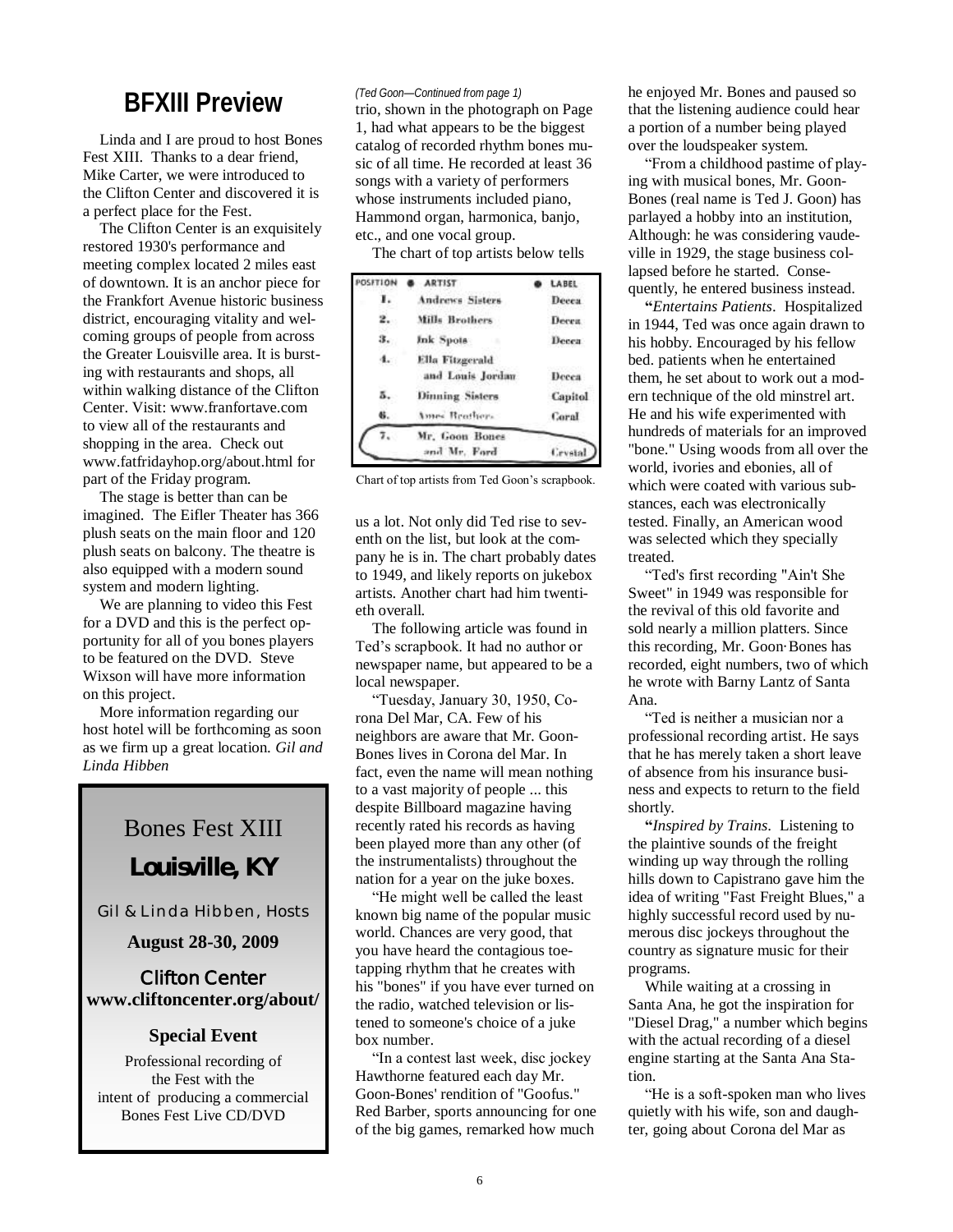Ted Goon, business man. To the rest of the country he is Mr. Goon-Bones, the rhythm king who dares you to listen with your feet standing still."

In addition to recording, Ted performed frequently, both with his trio and by himself. That included television such as his trio performance on the Steve Allen show.

Several years after he stopped recording, he and his wife went on a road tour to high schools and colleges and finally with the USO touring military bases outside the country.

Ted's son, Robert, remembers his father's *Mr Goon-Bones Rhythm Show*  this way. "He created--and constantly worked on changing and improving- and performed an act that invariably captivated audiences. It included costumes, discussion of the history of rhythm, percussion, and the bones, humor, playing the bones with a variety of recordings, and some plain old showing off of his amazing skills."



Ted Goon performing in costume

Ted explained his success this way. ―Prior to making records, I recorded every single show where I performed regardless of what it was or what the audience was. Then I studied the reaction of the audience using the applause to learn what sort of tunes, melodies were preferred over others and that sort of thing." As you can see, his success was no accident.

So how could someone as apparently important as Ted be so overlooked. Beth Lenz, in her master's thesis on *Bones in the United States*, doesn't mention him, and she had access to Percy Danforth's library suggesting Percy didn't know of him.

I was young and playing bones at that time and I never heard of him. The only other bones player that I recall was 'Brother Bones' playing on television during halftime at Harlem Globetrotter's basketball games. Because of the Globetrotter connection, Brother Bones is more well known.

I don't know the answer to my question, except that his recording career was short and he did not go on record promotional tours which were a great way to promote oneself. As the above newspaper article says, even in his own time "he was the least known big name of popular music. "

However, if you met Ted or heard him play the rhythm bones, you might be influenced. Here are a couple of stories.

Recording partner Del Wood was a regular on the Grand Old Opry and one of the best country piano players of her time. Their partnership began after she wrote Ted a letter saying that, "the entire technique I had adopted in playing the piano was based on studying your records."

Mel Mercier met Ted on two occasions and here is an excerpt from *The Irish Echo* by Earle Hitchner that shows Ted's influence.

―...That left Dublin-born Mel Mercier and Abbeyfeale, Limerickborn Michelle Mulcahy to take solos, and a form of musical levitation took place on stage for each. A Board member of the Rhythm Bones Society, Mercier was spellbinding in a rare demonstration of two-handed Irish bones playing, backed by Mulcahy on piano. He drew inspiration for his performance from an American two-handed bones virtuoso named Ted "Goon" Bones in the early [actually mid] 20th century. "

I wonder how many untold stories like these are out there.

This Goon-Bones unawareness is about to change, and rhythm bones players at least are going to hear about Ted Goon. All of Ted's collected

memorabilia has been packaged on a Memorabilia DVD and sent to the American Folklife Center of the Library of Congress for future historians fulfilling a promise I made to Ted and forgot about until I reread the transcript of our telephone interview. It includes his scrapbook scanned to an Adobe Portable Document Format (.pdf) file, his recordings converted to digital audio, his interview done back in 2000 both in digital audio and transcribed to text, the original and this follow on article, photographs of the labels of his known records, a brief history by his son, Robert Goon, and a live recording of one of his performances titled *Mr Goon-Bones Rhythm Show*. An abbreviated version with 29 seconds of each of his released records is available for purchase.

In 2002, I sent Ted some video from our Bones Fests and he was impressed. He said, "They [us] could go down that same road I did. Study and analyze these modem rhythms that I don't understand because I am out of touch. Do like I did and concentrate on getting something going. Believe it or not, if you get it and its smooth and fresh and clean, there isn't any sound in the world, I'm convinced, as the sound of rhythm when its clean like the bones can make it.

―There were drummers in orchestras accompanying me on personal appearances that were just ecstatic at getting to hear while they were performing— that sound with that music - that pure rhythm. I hadn't become surprised at that because back when I started I'd considered the fact that rhythm, clean pure rhythm is the essence of the whole universe. Everything in the universe is in a rhythm. Human beings, when they hear clean, fresh, precise rhythm, they feel it.

Who will be the next Ted Goon? Not me, too old—so, maybe you!

This article would not have been possible without the help of Ted's son, Robert, who dug out, packaged, mailed, scanned labels, etc, items including Ted's original recordings. Sincere thanks, Bob. *Steve Wixson*

P.S. I will present a workshop on Ted and the DVD at Bones Fest XIII. A copy of this amazing DVD will be sent to all current members.